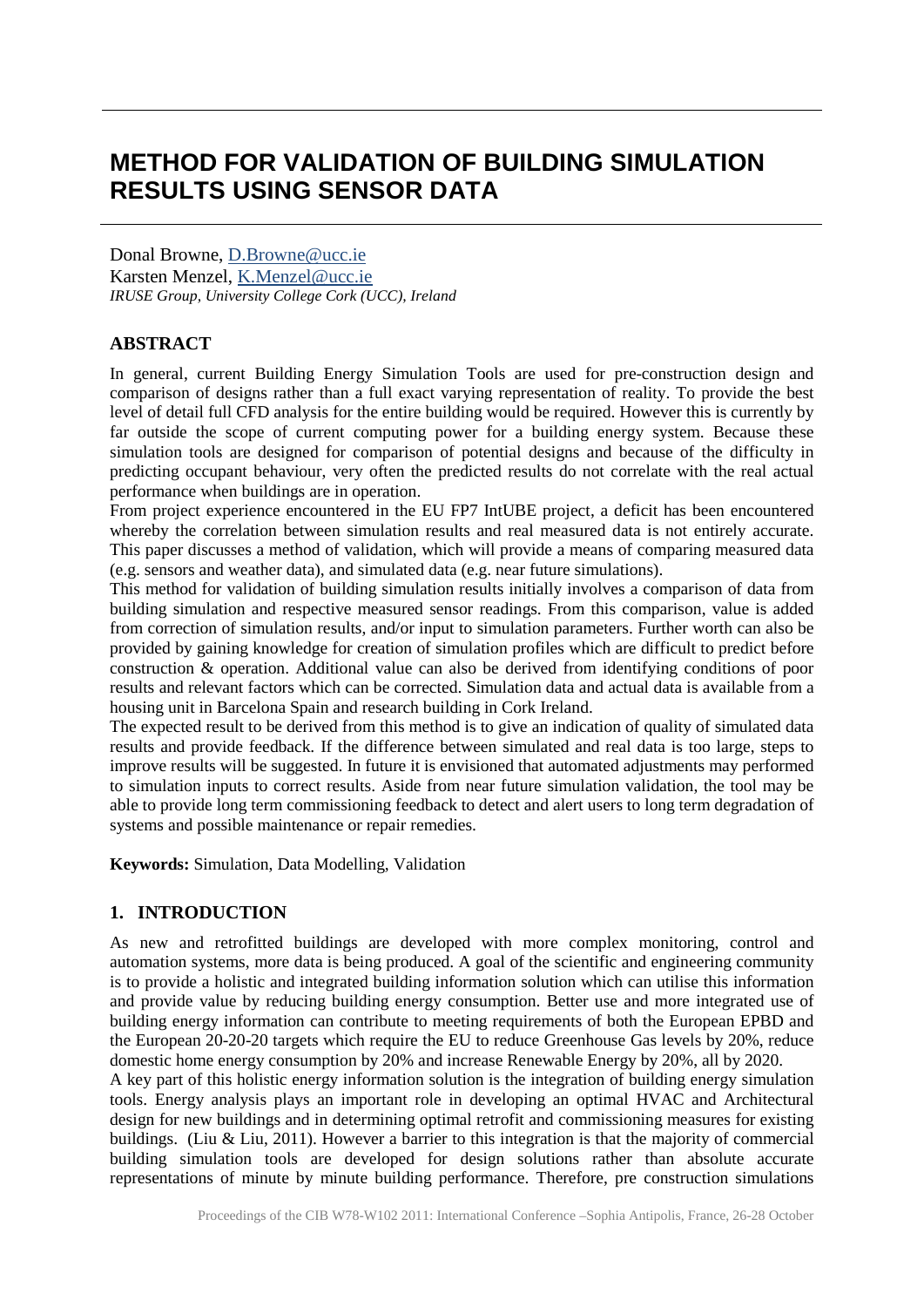often do not exactly correlate with operating building performance even though building simulation tools operate with accurate physics algorithms (Clarke J. , 2001). The reason for this mismatch is that detailed input information is required to produce the correct output (Kusada, 1981). To calibrate a dynamic building simulation, measured data from buildings can be used. Calibrating computer models to actual metered data is not a new practice (Liu & Liu, 2011). As early as 1970, recommendations were made to calibrate models based on measured data (Ayres & Stamper, 1995) Most calibration procedures require months of measured data. (Liu & Liu, 2011). Previous studies have developed a calibration procedure based on developing archetypes whereby patterns of similar buildings which operate alike would be developed and used for future similar buildings. This can be used to calibrate buildings to better predict future similar buildings (Flores Larson, Filippin, Beascochea, & Lesino, 2008).

Comparison of simulated cooling and heating energy simulation against time of day is a very important step in model calibration (Flores Larson, Filippin, Beascochea, & Lesino, 2008)and short term cooling load forecasting, with lead times from 1h to 7 days, can play a key role in the economic and energy efficient operation of cooling appliances (Clarke & al, 2004). The study under development presented in this paper is based on calibrating accurate building information models and associated simulation models with real measured sensor data procured from existing buildings.

# **2. INTUBE ENERGY INFORMATION INTEGRATION PALTFORM**

The main aim of the IntUBE project is to develop intelligent Information and Communications Technologies (ICT) to improve the energy efficiency of these buildings. IntUBE will primarily focus on integrating existing software functionalities using open standards and their open source implementations. Based on the open data from multiple life-cycle stages (especially 'design' & 'operate') new advanced services will be developed to inform inhabitants in intelligent ways of how to change their energy consuming behaviour in ways that reduce energy consumption and improve comfort (Böhms, Plokker, Charvier, Madrazo, & Sicilia, 2010). At the core of the IntUBE approach lies an Energy Information Integration Platform (EIIP) which stores energy information generated along the different stages of the building's lifecycle: conceptual design, design development, operation and retrofitting. The information is organised into three repositories, each dedicated to storing/retrieving different kinds of energy information: a BIM repository for building descriptions, a SIM repository for the simulation results and a PIM repository for the monitoring data.

Problems for simulation, a common language is required, "nuances of capability" exist. (Crawley, Hand, Kummert, & Griffith, 2008) different simulation tools provide a challenge. Therefore a key output of the project is the value that can provided from integrating building simulation, the processes involved and the form used to provide a methodology for storing relevant information from simulations in the EIIP with reference to informing building operation. Although the IntUBE project made use of only two different energy simulation software tools (primarily VABI software) the EIIP is adaptable and can be altered for use with any other simulation tool. This paper describes progress made to date and plans for the future with reference to plans for integration of building simulation and measured sensor data.

## **3. SIMULATION INFORMATION PROCESS**

The simulation process can be considered to have a number of steps.

- Pre processing of Simulation Data
- Run Simulation process
- Export of results to SIM server

It is important to set up the simulation(s) to run depending on the required value or output. The easiest method of determining simulation value is to compare similar simulations. In the example of the Cerdanyola building informing users, two simulations are performed with only one variable differing, in this case blinds open or blinds closed. Whichever is predicted to be most energy efficient is presented to the occupant as the preferable position.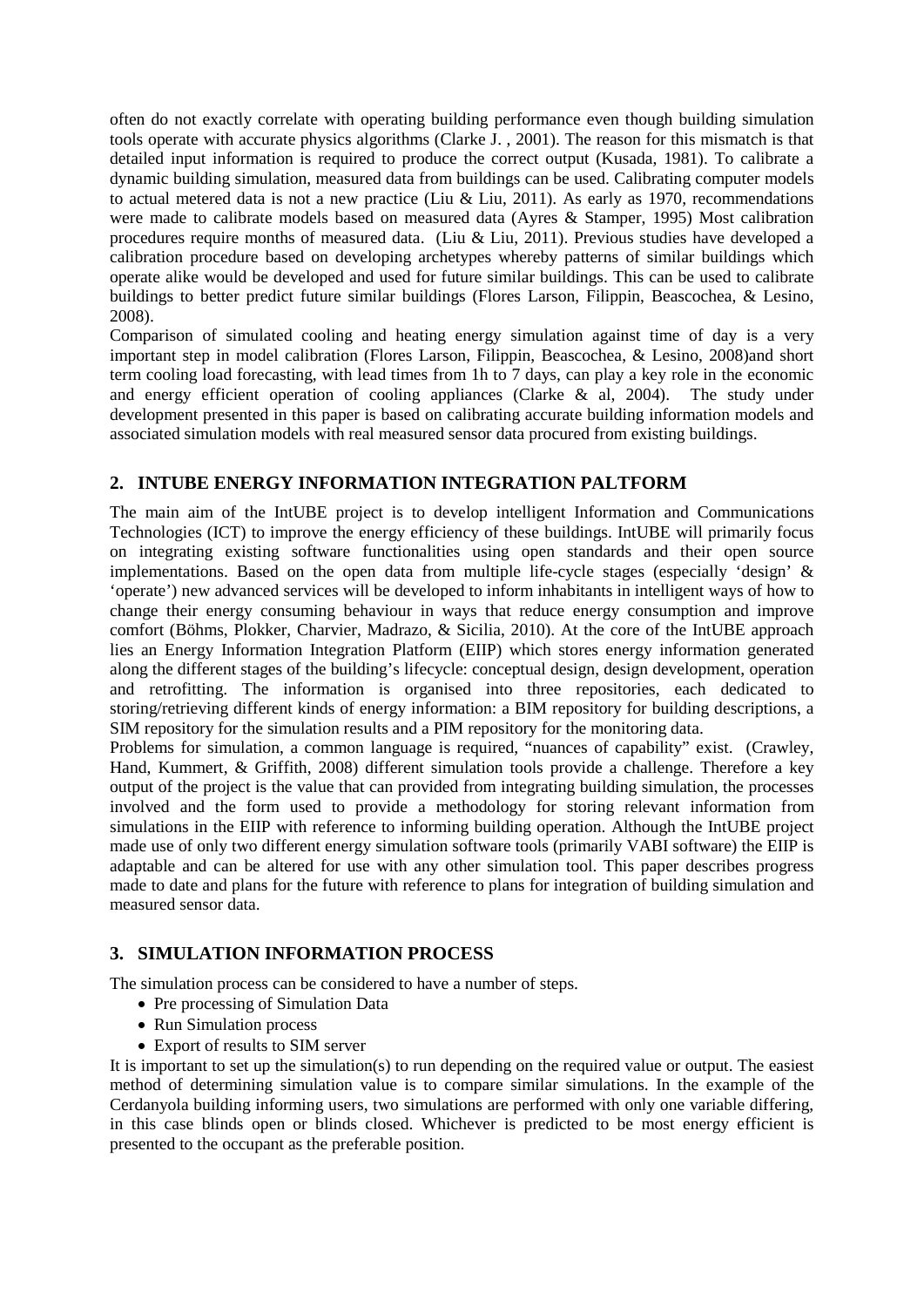#### **Value of Simulation**

The value that can be derived from simulation is relative accurate prediction of near future performance of buildings to minimise energy use. Adjustments can be made to systems or building operation as simple manual adjustments such as opening or closing blinds or windows or as advanced as continuous adjustment of a HVAC system as occupancy/weather conditions and energy tariffs are altered. The output of the system could be a simple display to inform occupants or a complex integration into an intelligent building management system [IBMS].

Potential variables include but are not limited to

- Windows open or closed and degree of same
- Blinds open closed and degree of same
- Control of water radiator heating systems WRT timing and amount
- Control of ventilation systems WRT timing and volumes and treatment

These variables can be adjusted as inputs to the simulation to provide the best output to minimise energy use. This is the purpose of the simulation tool.

#### **SIM Ontology**

The SIM ontology has been developed as a SIM operational form. This form records all results from the simulation software and stores it in the EIIP for future use (See Table 1).

Openness of form is provided by allowing for results from more than one simulation tool, whereby any information not created can be left blank in the form. The form can be expanded upon if any other simulation software has results not already covered or listed.

#### **Simulation Undertaken**

Results using VABI Simulation. Simulations were undertaken on the Cerdanyola building based on the BIM model from BIM tool set. Single day simulations undertaken with an appropriate lead in time with blinds open or closed provided very slight variations in energy consumption which can be used as a recommendation for occupant before leaving their property.

From this research IES requires more automation; VABI software on the other hand is better developed.

#### **Time Stamps Frequency**

Simulation tools used in this project have the ability to perform simulations and create results in a selectable and adjustable minimum time frequency value, typically 5, 10 or 15 minutes. Running simulations at the shortest frequency will take longer to complete and produce more (possibly unnecessary) data. Producing results in greater time frequencies (e.g. 60 minutes or 120 minutes) will be more efficient from a computing point of view, but may not produce accurate representation of near future building conditions.

To provide balance between, it is suggested that 15 minute intervals are used for simulation results. A further advantage of using a 15 minute interval is that it is best suited to match PIM values, i.e. providing an easy comparison between real sensors readings and predicted simulation results.

If greater results periods are required (daily/monthly/quarterly/annual) if any other function, these can be extracted and summed from 15 minute results stored in the EIIP.

#### **Initial Results**

This section provides a short description of the set up and results provided from initial simulations for a social housing block in Cerdanyola. Two similar but contrasting simulations were performed using Vabi simulation software. These simulations were performed on the "L" shaped apartment in Cerdanyola. The only difference between these simulations is that the simulations were run with and without solar protection. As a general trend, it was observed that in winter months and cold days that with the shading device, the heating demand is greater and comfortable temperatures will be met.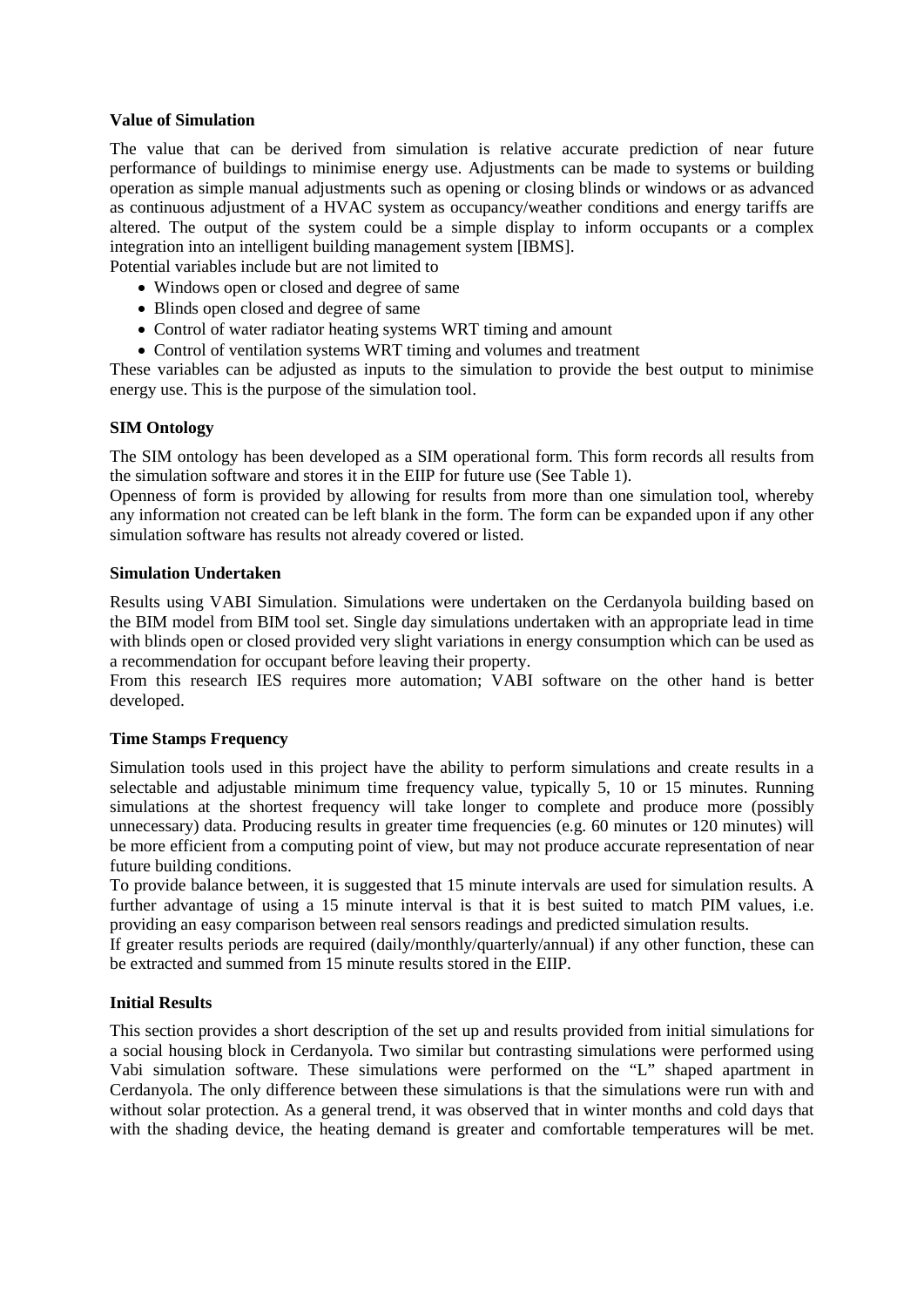| <b>Operational Simulation Form</b>                  |           |
|-----------------------------------------------------|-----------|
| <b>General Building Load Data (15 no Variables)</b> |           |
| Room heating paint sens. Load                       | kW        |
| Room hum. Plant load                                | kW        |
| System air heating load                             | kW        |
| Aux vent heating load                               | kW        |
| <b>Boilers load</b>                                 | kW        |
| Ap Sys boilers non-DHW load                         | kW        |
| Ap Sys boilers DHW load                             | kW        |
| Room cooling plant sens. Load                       | kW        |
| Room dehum. plant load                              | kW        |
| System air sens. clg. Load                          | kW        |
| System air lat. clg. Load                           | kW        |
| Aux vent sens. clg. Load                            | kW        |
| Aux vent lat. clg. Load                             | kW        |
| Chiller load                                        | kW        |
| Ap Sys chillers load                                | kW        |
| <b>Weather Variables (14 no variables)</b>          |           |
| Dry-bulb temperature                                | ºC        |
| Wet-bulb temperature                                | ºC        |
| External dew-point temp.                            | ºC        |
| Wind Speed                                          | m/s       |
| Wind Direction(E of N)                              | $9E$ of N |
| Direct radiation                                    | w/m2      |
| Diffuse radiation                                   | w/m2      |
| <b>Global radiation</b>                             | w/m2      |
| Solar altitude                                      | ō         |
| Solar azimuth                                       | ō         |
| Cloud cover                                         | oktas     |
| Atmospheric pressure                                | Pa        |
| External relative humidity                          | %         |
| External moisture content                           | kg/kg     |
| <b>Model Energy Variables (18 no variables)</b>     |           |

Table 1 Example of SIM form

During summer months and on warmer days with the shading device will reduce heat gains and provide temperatures that are more comfortable.

Therefore value can be provided by these results by advising use (or not) of shading devices, determined on a day by day basis, with the aim of minimising heating energy providing that maximum temperature does not exceed a comfortable level.

As the data extracted from the EIIP is in Microsoft Excel workbooks, it was decided to undertake early analysis using this format. Although general patterns could be compared, unfortunately initial results of simulation and real sensor data did not closely match, as would be expected. The main contributory factor for this was differences in weather data. Further deficits on a micro level occurred due to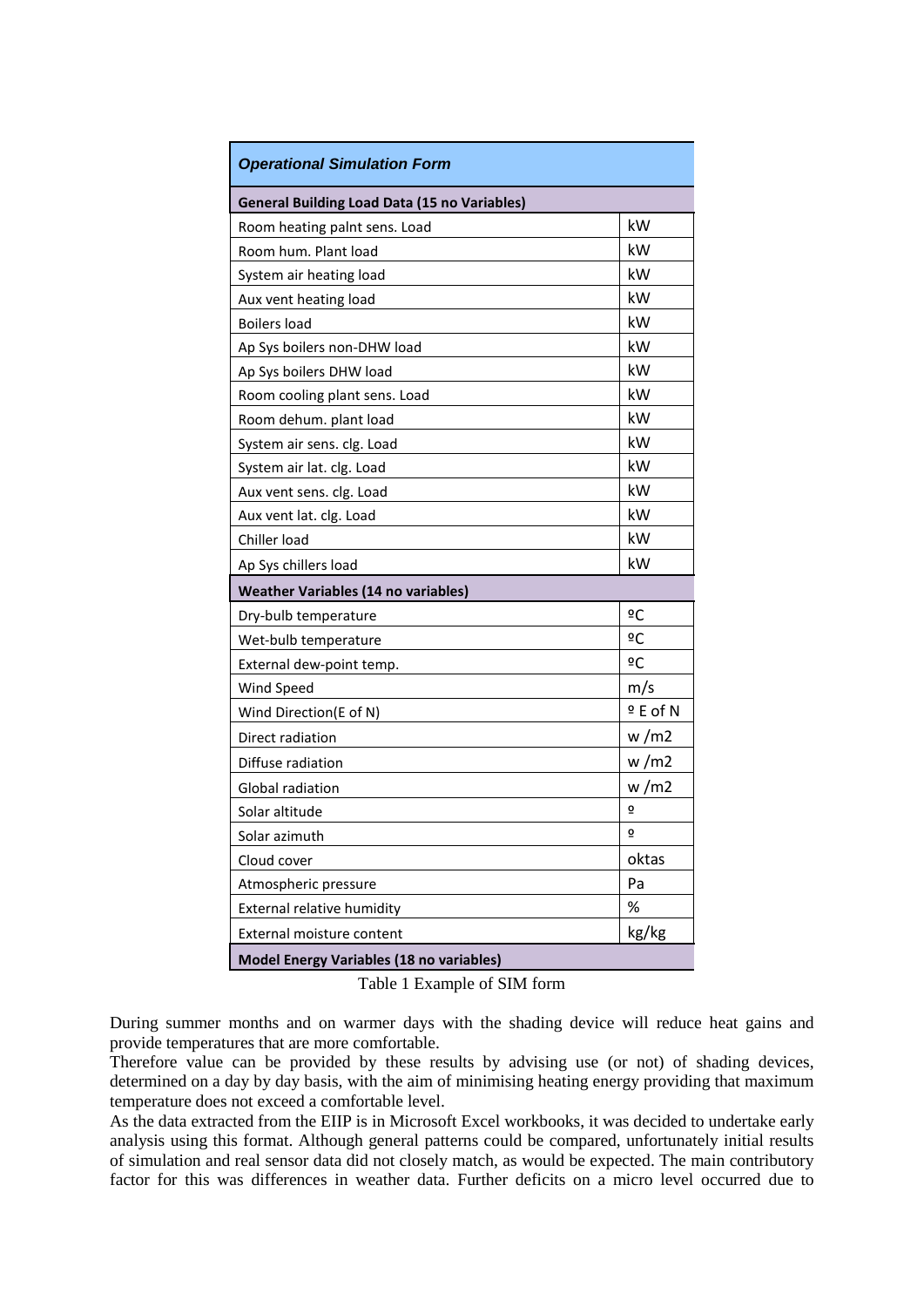differences in expected occupancy patterns and volumes. As mentioned previously, this real sensor information will provide input to the simulation to improve accuracy. Development of this early feedback loop will compromise part of future research.

# **4. ENERGY SIMULATION VALIDATION/CHECKER TOOL**

The future step is for the tool is to integrate as part of the EIIP system and will act as a validation tool which will provide a means of comparing measured PIM data (e.g. sensors and weather data) and simulated SIM data (e.g. near future simulations). The value derived from the tool is to give an indication of quality of data, simulated in particular. If the difference between simulated and real data is too large steps to improve results will be suggested. In future system may be developed to allow automated adjustments to be performed upon simulation inputs to correct results. Aside from near future simulation validation, the tool may be able to provide long term commissioning feedback to detect and alert users to long term degradation of systems and possible maintenance or repair remedies.. Possible anomalies could be sourced from alterations to building fabric or use which may not been updated on the BIM model. Another BIM correction may be the potential to identify differences between the "as built" model and real building.

An alternative method of providing value is to allow output from the tool to perform adjustment of results from the SIM to match real measured results. For example if simulation temperatures are continuously too hot, a crude adjustment of results could be undertaken. Further value could be derived from identifying conditions of poor results and relevant factors which could be corrected.

Matching of similar SIM and PIM data will be a straightforward comparison between simulation results and real data in many cases, e.g. straightforward comparison of maximum room temperature or daily meter readings. Greater complexity will occur from adjustment or providing corrective measures if a close comparison does not occur.

# **5. CURRENT AND FUTURE PLANS**

The process described in this paper comprised a small section of the IntUBE project which has now concluded. Future development of the process will be undertaken as part of the SFI funded ITOBO project [\(http://zuse.ucc.ie/itobo/\)](http://zuse.ucc.ie/itobo/). Early comparisons have been performed using excel, it is envisioned that macros will be developed to better utilise this information.

Live instantaneous simulation can provide benefit from tuning BMS for near future tweaking of BMS/control systems (continuous commissioning), building certification and IntUBE energy profiles, design performance review.

Possible scenarios which could be implemented include:

- Design Review and comparison: During design phase, inputs for "Design SIM" are estimated future building usage, occupancy density, etc. For "Operational SIM", inputs can be real functional data, from BMS and observation. "Operational SIM" can provide a design check on the Design SIM allowing feedback to designers for future Design SIM improvements.
- Building Benchmarking: Benchmark building energy use as compared to other, similar buildings to identify need for improvement. Will also allow for potential improvements/alterations to BMS setpoints to be simulated to allow for energy savings.
- Energy Use Tracking: Track energy use to monitor changes. Continuous simulation can identify deviations from previous trends or simulated "should be" trends to identify damaged equipment (e.g. broken fan/condenser) or altered user conditions (e.g. change of use, from office space to server room). This can aid facilities managers in detailing the work required for repairs of equipment or building operator to change BMS setpoints.
- Trend Data Analysis: Trend key system parameters to detect problems early and assess system performance. As above.